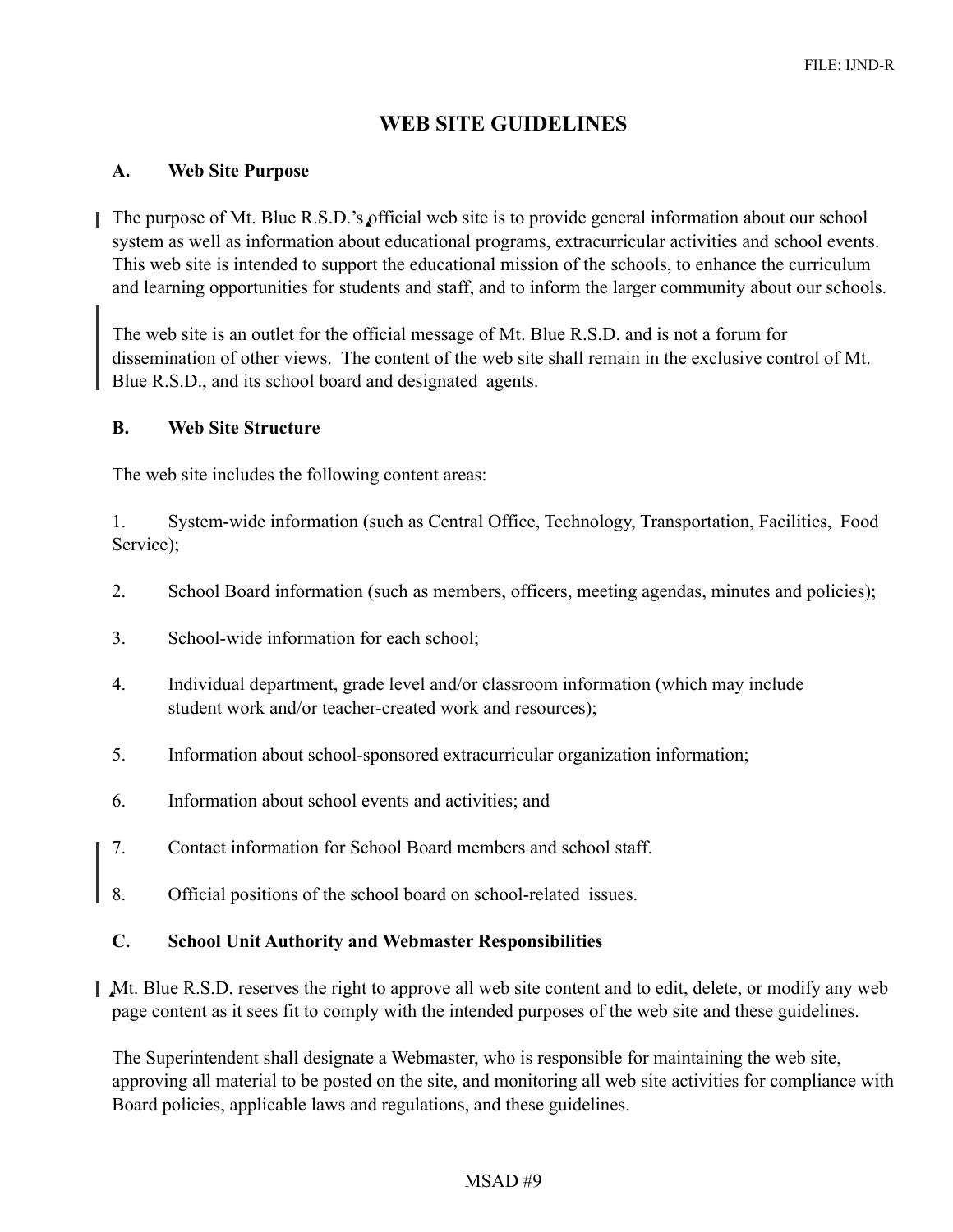Only the Webmaster and other authorized school staff shall have password- protected access to the web server to place and remove web pages and content.

I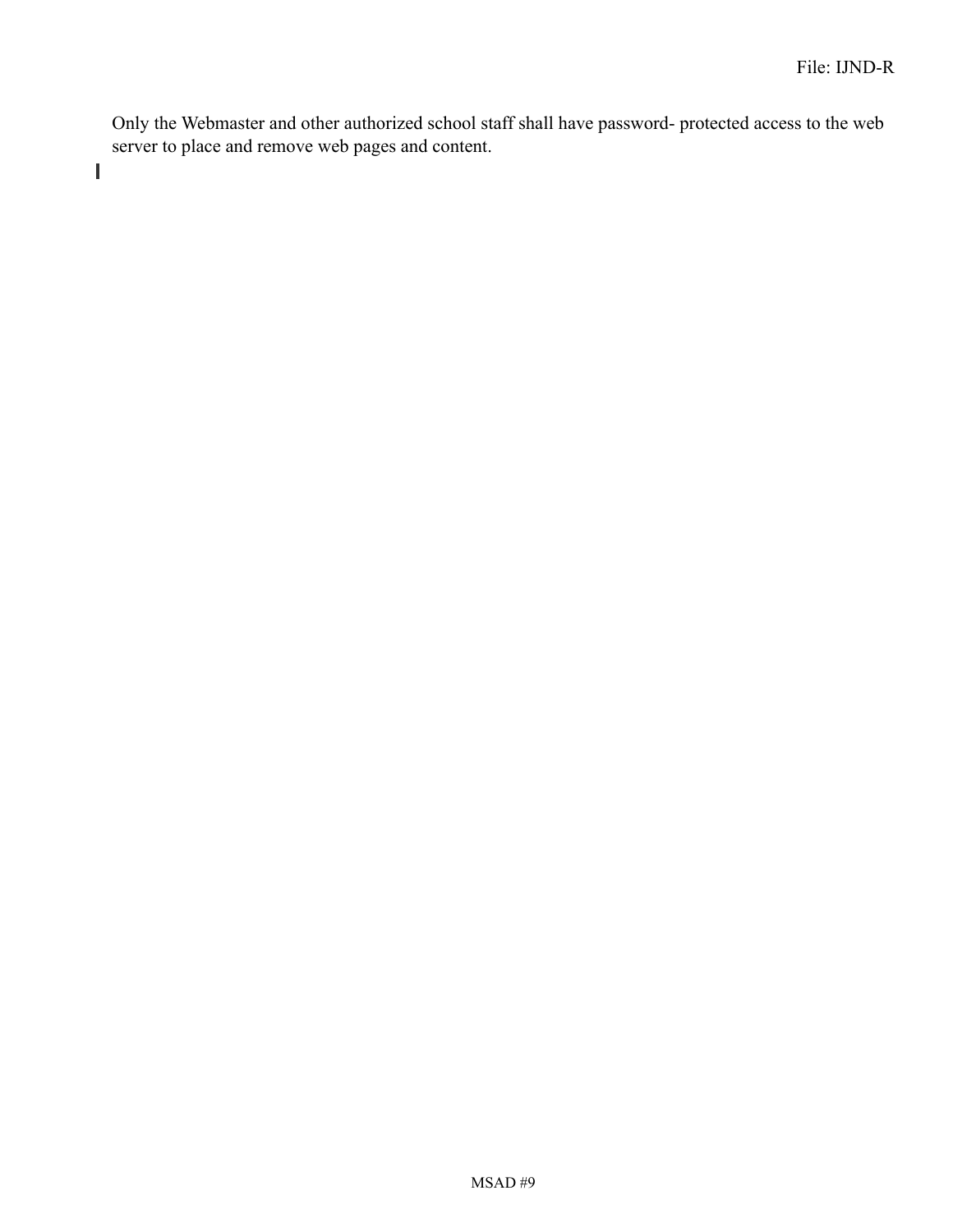# **D. Web Site Content**

- 1. 0Mt. Blue R.S.D.'s web site does not create, nor is it intended to create, a public or limited public forum. All materials placed on the web site must serve the educational mission of the school and shall support Mt. Blue R.S.D.'s official views regarding how best to accomplish the educational mission of the school.
	- 2. Web site content is limited to school-sponsored information and activities. No personal student or staff web pages, chat rooms or discussion groups are permitted on the web site.
	- 3. Web page content must comply with Board policies, administrative procedures and school rules.
	- 4. All materials placed on the web site must meet academic standards for proper spelling, grammar, content, accuracy and appearance.

If the Webmaster is unsure whether particular material is appropriate for the web site, he/she shall consult with the Superintendent, whose decision shall be final.

#### **E. Confidentiality of Student Information**

- 1. The web site shall be in compliance with all applicable state and federal confidentiality laws and regulations.
- 2. At no time shall personal information about students (such as home address, telephone number, e-mail address, birth date, social security number, etc.) or any other information made confidential by state or federal law appear on the web site. The web site will not include any information that indicates the physical location of students at any given time, other than attendance at a particular school or participation in school activities.
- 3. Student information, photographs or work may only be published on the web site if the student's parent/guardian has signed the Parent/Guardian Agreement Form to Publish Student Information. For purposes of these guidelines, student information includes name, class rosters, awards/honors received, and team/extracurricular activity participation lists.

#### **F. Confidentiality of Staff Information**

- 1. At no time shall personal information about staff appear on the web site (including home address, home telephone number, home e-mail address, birth date, social security number, etc.).
- 2. Because the school unit's web site is maintained in part to enhance communication with students and their families, the school e-mail addresses and/or telephone numbers of staff are published on the web site.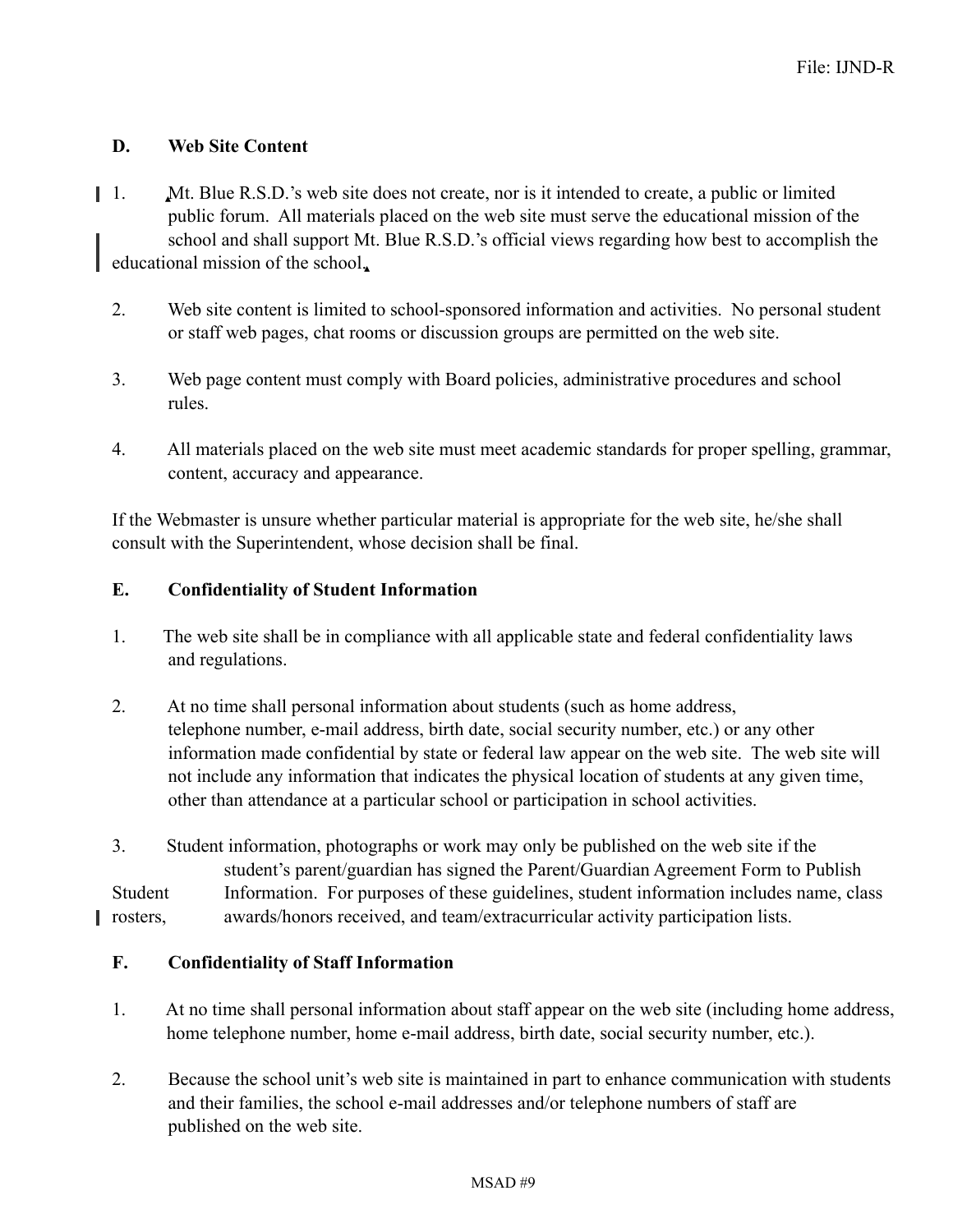# **G. Copyright**

- 1. Appropriate permission will be obtained before any copyrighted or trademarked material is used on the web site. No copyrighted material may be reproduced, transmitted or stored on Mt. Blue R.S.D.'s web site without obtaining permission from the copyright owner.
- 2. Students shall retain the copyright on materials that they create.
- 3. An appropriate copyright notice will appear with all copyrighted material published on the web site.
- 4. Except for the above exceptions, all web pages and content on the web site are the property of and owned by Mt<sub>.</sub>Blue R<sub>.S.D.</sub>.

# **H. Web Site Design and Accessibility**

1. The Webmaster is authorized to develop standards for the design and appearance of Mt. Blue R.S.D.'s web site. These standards will include measures to make web pages accessible to persons with disabilities. School unit information available on the web site will also be made available to the public in alternative ways upon request.

#### **I. Advertising**

I

ľ Mt. Blue R.S.D.'s web site will not include any selling activities outside of publicity for schoolsponsored and/or approved fundraising activities

#### **J. Links to External Sites**

- 1. The 0Mt. Blue R.S.D.'s web site will not include links to any personal web sites of students or staff.
	- 2. The web site may include links only to web sites that have demonstrated educational value to students, staff and/or the community, as deemed appropriate by the Webmaster.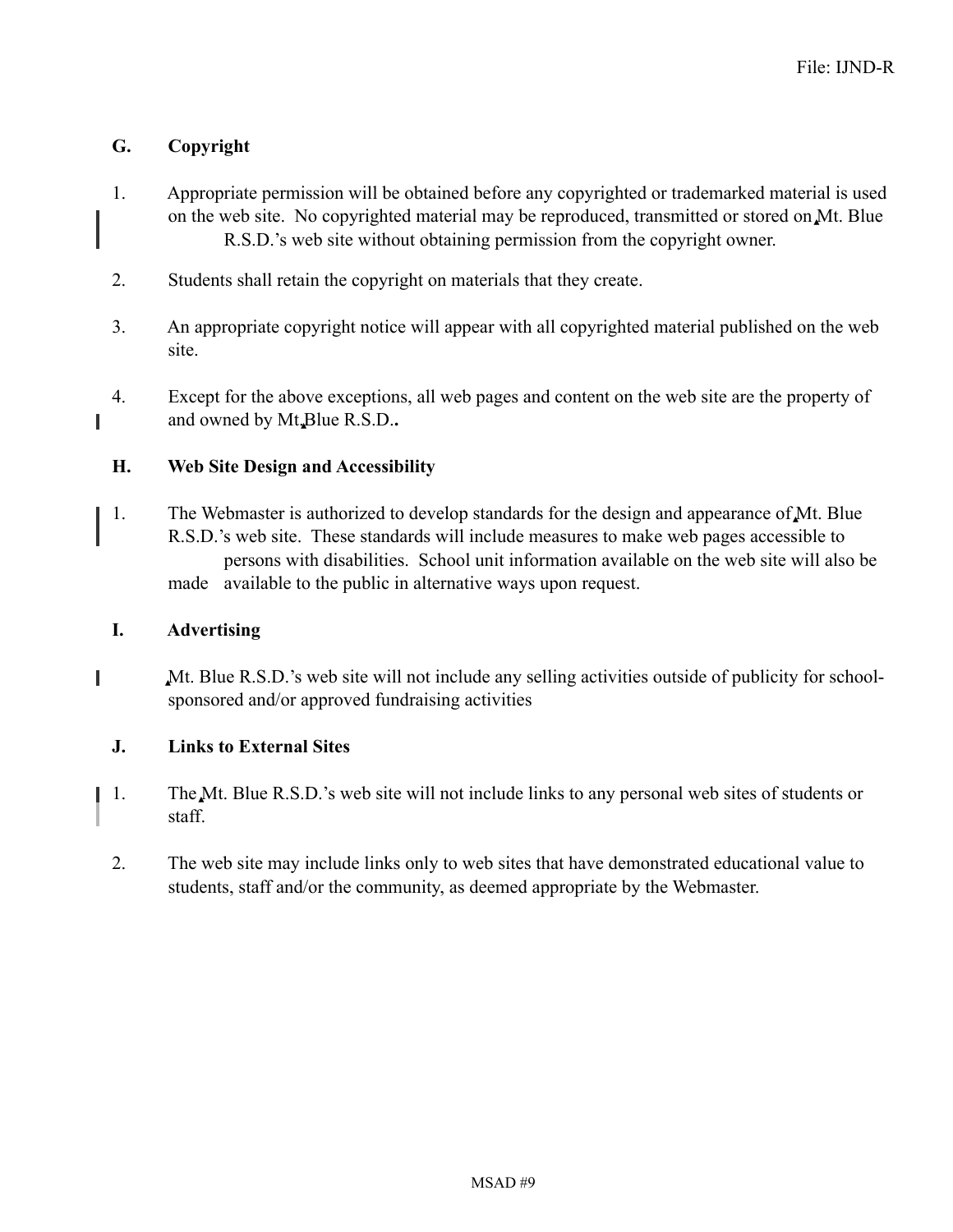3. The web site shall include a disclaimer informing users that links are provided as a convenience, and that Mt. Blue R.S.D. does not endorse these sites or have any responsibility for the content I of these sites.

## **K. Additional Requirements**

- 1. The web site shall inform users about how to contact the Webmaster.
- 2. Each web page shall include the date the page was last updated.
- 3. The Webmaster will provide appropriate information to school users regarding technical requirements for publishing material on the web site.